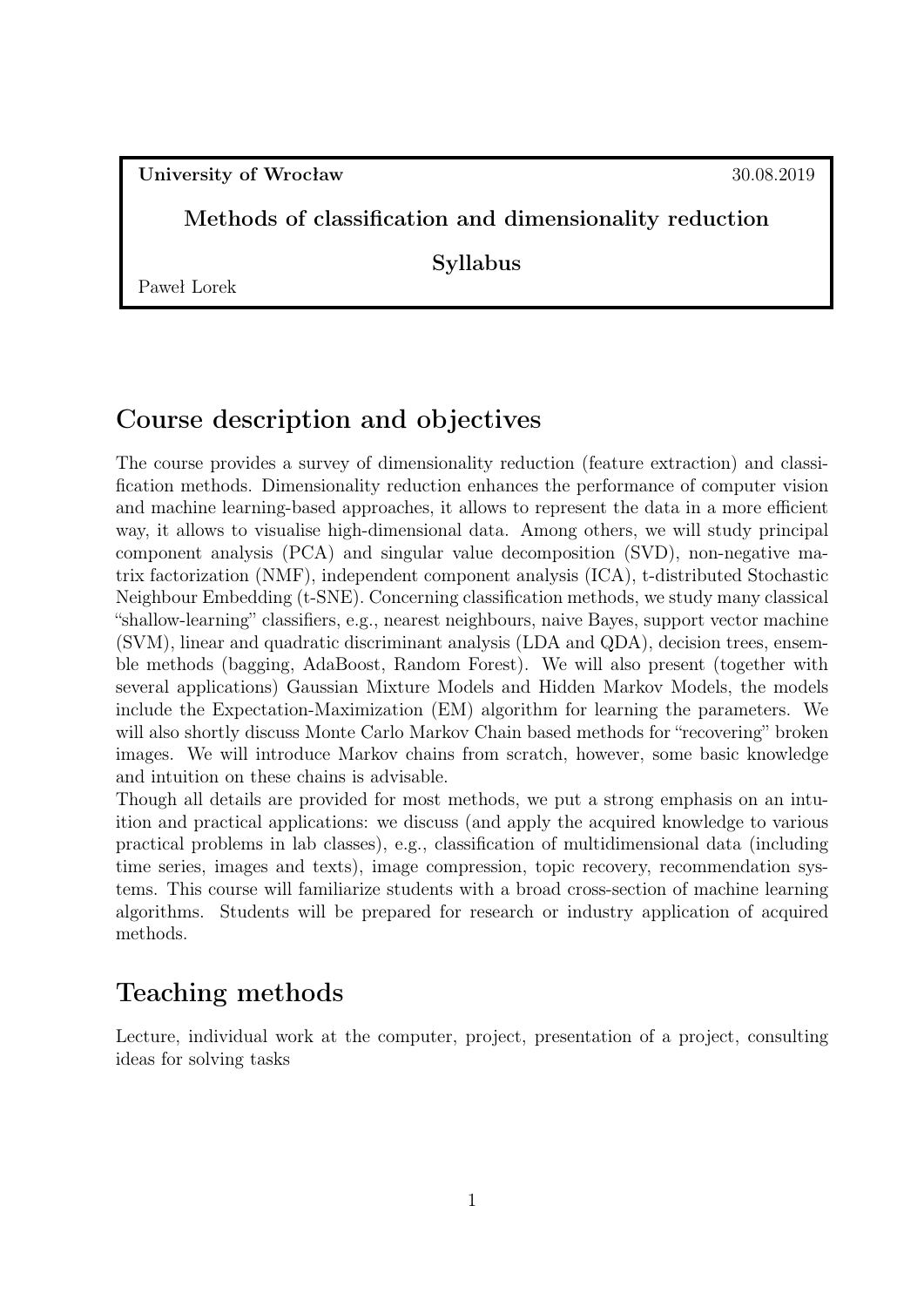## Requirements

#### Courses

- Algebra
- Probability theory

### Other requirements

• Basic (at least) Python

## Course content

- Introduction to feature selection and feature extraction (aka dimension reduction)
- Principal component analysis (PCA), singular value decomposition (SVD), independent component analysis (ICA). Application to image compression.
- Kernel trick and Kernel PCA.
- Nonnegative matrix factorization (NMF). Applications to recommendation systems.
- Dimensionality reduction for data visualisation: t-distributed Stochastic Neighbour Embedding (t-SNE), UMAP.
- Classical classifiers: nearest neighbours, naive Bayes, Lagrange multipliers primal and dual problems, support vector machine (SVM), linear discriminant analysis (LDA) as both, dimension reduction technique and a classifier, creating multiclass classifiers from binary ones.
- Clustering algorithms. K-means clustering, Gaussian Mixture Model (GMM). Maximum likelihood estimation, Expectation-Maximization (EM) algorithm. Applications to generating images of hand-written digits.
- Working with text, bag of words, vector representations of words (e.g., word2vec)
- Hidden Markov models (HMM) with discrete and continuous observations, the forward and backward procedure, the Baum-Welch algorithm, the Viterbi algorithm. Applications to error corrections, classifying cells in fluorescent microscopy and to classification of time-series.
- Introduction to Monte Carlo Markov Chain (MCMC) methods. Gibbs sampler. Application to "recovering" broken (in a specific, known way) images.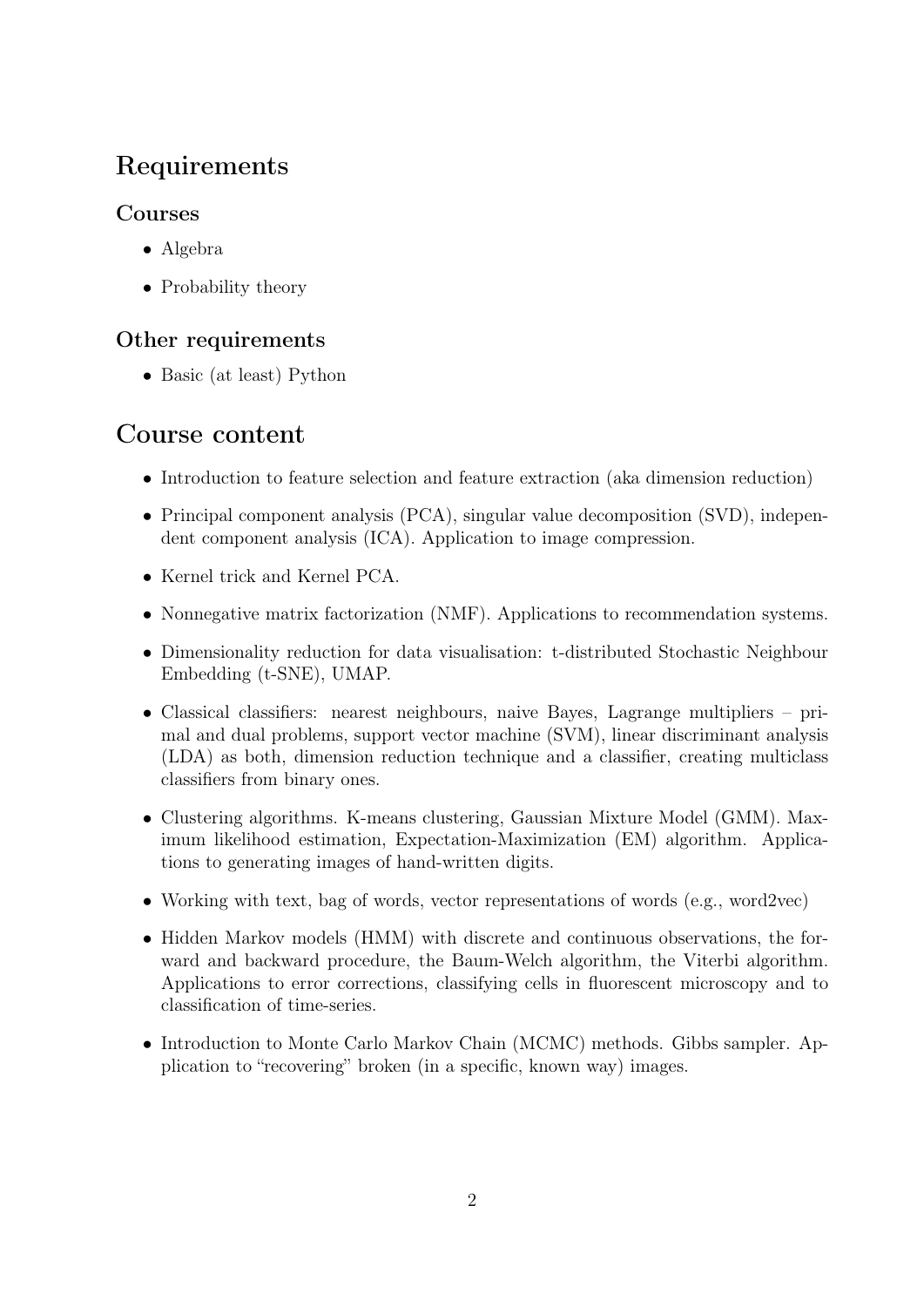## Learning outcomes

### Knowledge

- Student knows several dimension reduction techniques
- Student knows fundamental "shallow-learning" classification algorithms
- Student knows basic clustering algorithms
- Student knows how to analyze the complexity of given problems and how to come up with some optimizations

#### Skills

- Student is able to design and implement solutions involving machine learning algorithms
- Student is familiar with application of machine learning algorithms to real-life problems, e.g., recommendation systems, text classification, image compression, data visualisation
- Student is able to structure and prepare scientific and technical documentation describing project activities
- Student is able to autonomously extend the knowledge acquired during the course by reading and understanding scientific and technical documentation

# Verification methods

two projects, implementation and presentation of computer programs, oral exam (presentation and questions), written reports

## Rules and conditions

- Laboratories: There will be points for 2 projects. To pass, the minimum number of points must be collected. Handing project  $=$  handing report (in .pdf) and a working program.
- Oral exam: Presentation of own projects and answering questions

## Student workload

- Classes with the teacher:
	- lectures 30 hours